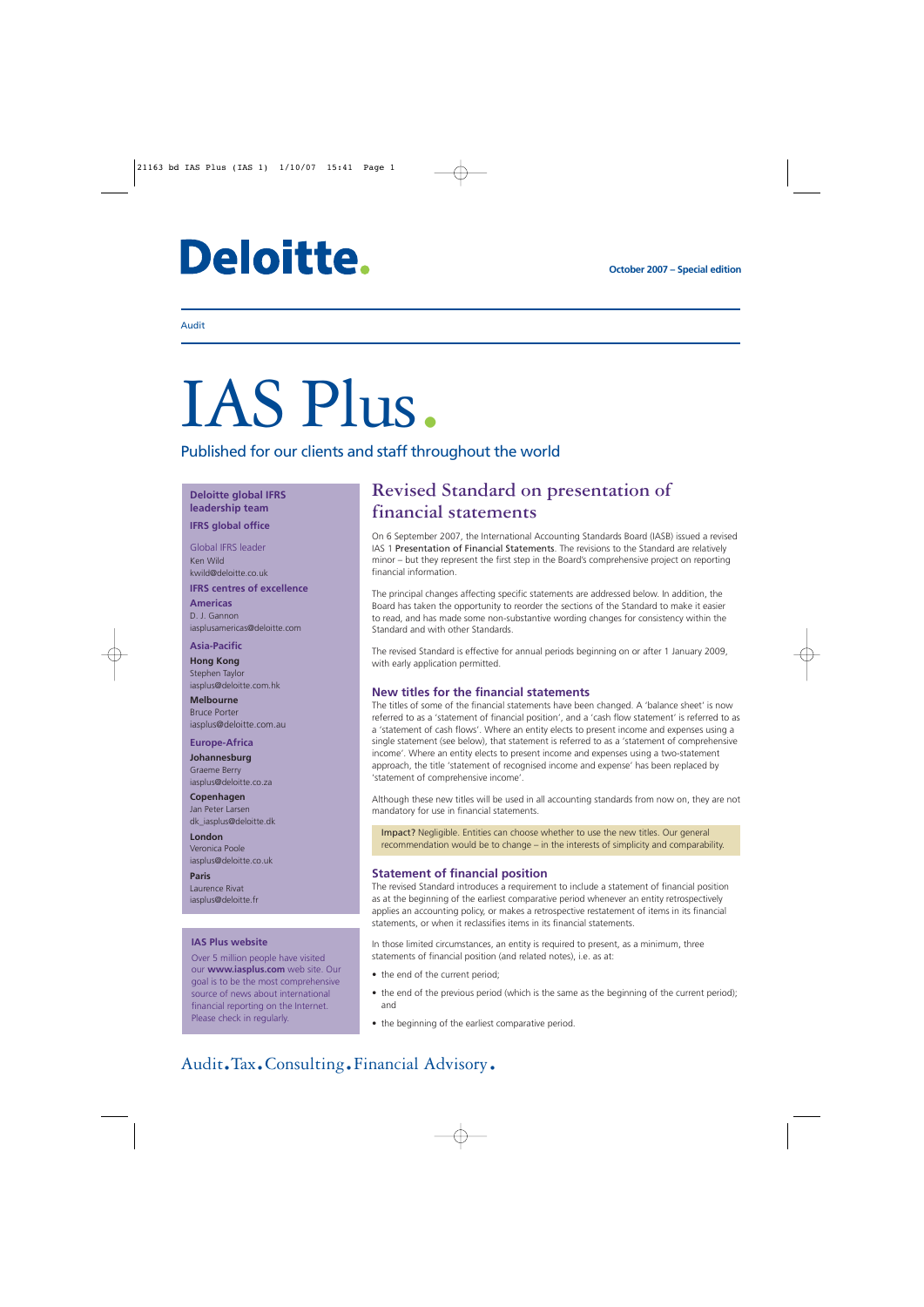Impact? In the circumstances where an additional balance sheet is required, the new requirement simply presents a challenge from a word-processing perspective. The opening balance sheet amounts will have been recalculated in any case. We welcome the fact that the Board has stepped back from the proposal in the Exposure Draft to require three statements of financial position in all circumstances – which would have added to the reporting burden with little benefit.

#### **Statement of comprehensive income**

The Board has revised the requirements regarding the presentation of income and expenses – but has allowed entities to retain a choice as to the format adopted.

The revised Standard requires that all items of income and expense (including those accounted for directly in equity) be presented either:

a) in a single statement (a 'statement of comprehensive income'); or

b) in two statements (a separate 'income statement' and 'statement of comprehensive income').

Where option (a) is selected, an entity will effectively combine the current content of the income statement and the statement of recognised income and expense. This is the Board's preferred presentation – principally because they believe that there are no clear principles or common characteristics that can be used to separate income and expenses into two statements.

However, in the light of resistance to this one-statement approach, the Board has permitted entities to opt for (b) and to continue to present two statements. The statements will continue to present separately components of 'profit or loss' and 'other comprehensive income'.

Under the two-statement approach, other comprehensive income will continue to comprise those items of income and expense (including reclassification adjustments) that are not recognised in profit or loss as required or permitted by other IFRSs. These items (non-owner changes in equity) include:

- changes in revaluation surplus (under IAS 16 Property, Plant and Equipment and IAS 38 Intangible Assets);
- actuarial gains and losses on defined benefit plans recognised in accordance with paragraph 93A of IAS 19 Employee Benefits ;
- gains and losses arising from translating the financial statements of a foreign operation (under IAS 21 The Effects of Changes in Foreign Exchange Rates);
- gains and losses on remeasuring available-for-sale financial assets (under IAS 39 Financial Instruments: Recognition and Measurement); and
- the effective portion of gains and losses on hedging instruments in a cash flow hedge (under IAS 39).

Under the previous version of IAS 1, entities could elect to present these items separately in the statement of changes in equity (thereby avoiding the requirement to present a statement of recognised income and expense). This option is no longer available. Non-owner movements in equity may not be presented as separate items in the statement of changes in equity. This revision has been made so as to clearly segregate changes in equity arising from transactions with owners in their capacity as owners from non-owner changes in equity.

Impact? Given the option that has been retained, the impact of these changes will vary. An entity that has previously presented an income statement and a statement of recognised income and expense can elect to make no change at all (but should consider changing the title of the second statement to a 'statement of comprehensive income'). Alternatively, it can elect to combine the statements as provided for under option (a) above.

The only circumstance where change is mandatory is where the items of other comprehensive income have previously been presented as separate items in the statement of changes in equity – that presentation is no longer permitted.

In addition to the general changes regarding layout – entities will also need to consider the impact of the detailed requirements regarding the presentation of the items of other comprehensive income – see Matters of detail below.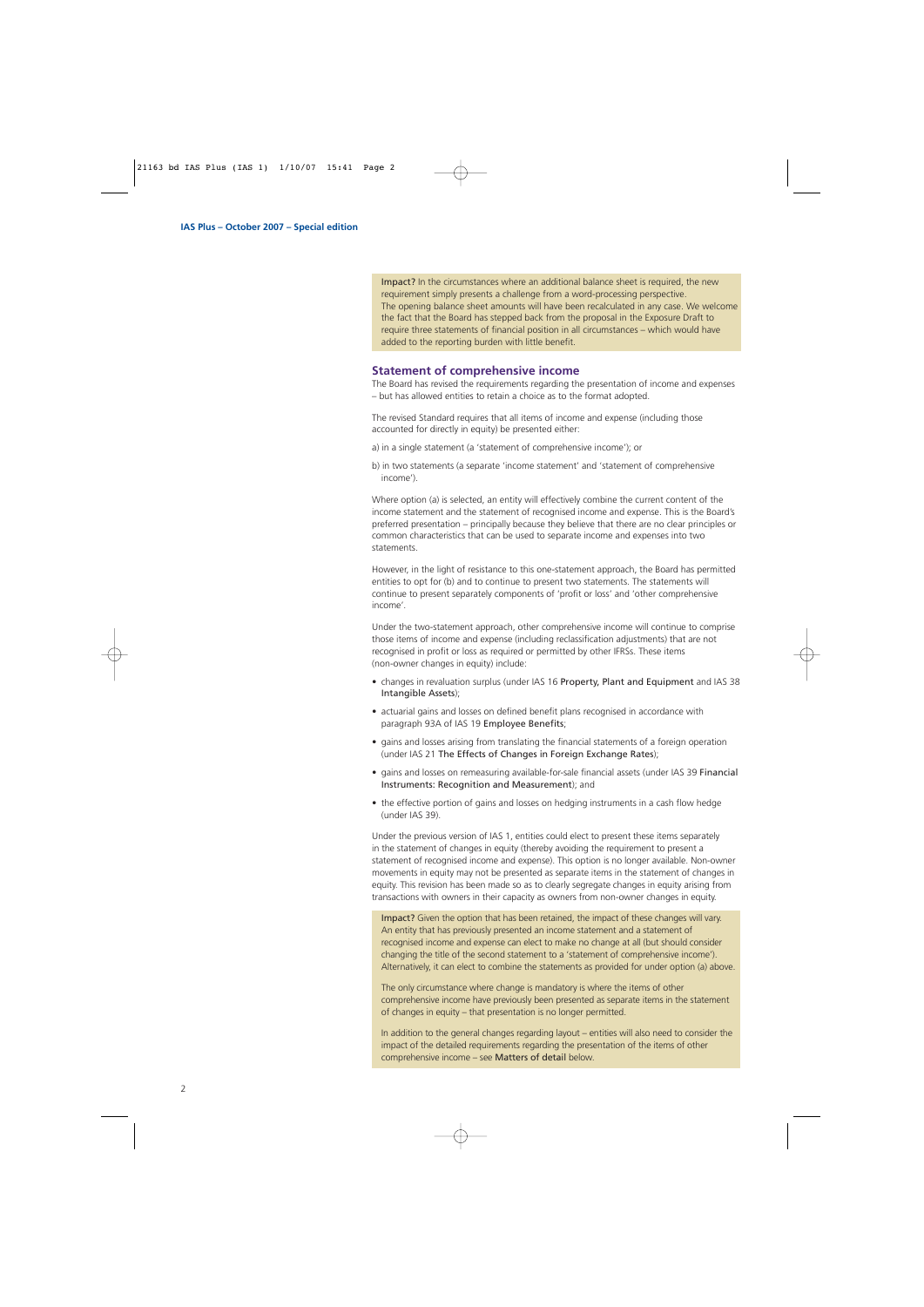#### **Statement of changes in equity**

The principal change regarding the statement of changes in equity is, as discussed above, that entities will no longer have the option of presenting non-owner movements as separate items in a statement of changes in equity. Such non-owner movements must be presented in a statement of comprehensive income and the total carried to the statement of changes in equity.

In addition, entities are no longer permitted to present transactions with owners in their capacity as owners in the notes – the statement of changes in equity must be presented as a separate financial statement.

Impact? Those entities that have previously elected not to present a statement of recognised income and expense will now be required to present non-owner movements in equity in a statement of comprehensive income.

For the majority of entities that have presented a separate statement of recognised income and expense in prior years, the impact of these changes will be the introduction of a new financial statement – the statement of changes in equity – which will present information that has previously been presented in the notes.

#### **Matters of detail**

Although there are many textual changes in the Standard, the majority of these are not substantive. New detailed requirements have, however, been introduced regarding the presentation of items of other comprehensive income.

#### **Disclosure of income tax and reclassification adjustments in other comprehensive income**

The revised Standard requires an entity to disclose income tax relating to each component of other comprehensive income. An entity may present components of other comprehensive income either:

- net of related tax effects ('net presentation'); or
- before related tax effects, with one amount shown for the aggregate amount of income tax relating to those components ('gross presentation').

The 'net presentation' facilitates the identification of other comprehensive income items in the equity section of the statement of financial position. The 'gross presentation' facilitates the traceability of other comprehensive income items to profit or loss, because items of profit or loss are generally displayed before tax.

Regardless of whether a pre-tax or post-tax display is used, disclosure of the amount of income tax expense or benefit allocated separately to individual components of other comprehensive income is required in the notes.

#### **Reclassification adjustments**

'Reclassification adjustments' is the term used when amounts previously recognised in other comprehensive income are reclassified to profit or loss (more commonly described as 'recycling' in the past). The revised Standard requires reclassification adjustments relating to components of other comprehensive income to be disclosed.

Entities may choose to present reclassification adjustments in the statement of comprehensive income or in the notes. An entity presenting reclassification adjustments in the notes presents the components of other comprehensive income in the statement of comprehensive income after any related reclassification adjustments.

#### **Illustrative examples**

The Appendix to this newsletter illustrates the presentation of the statement of comprehensive income, and the statement of changes in equity.

#### **Effective date and transition**

The revised Standard is effective for annual periods beginning on or after 1 January 2009, with earlier application permitted. On adoption of the revised Standard, the presentation of comparative information should be amended in line with any revised presentation.

Entiites presenting interim financial reports in accordance with IAS 34 Interim Financial Reporting will be required to present interim information using the new formats for interim reports covering annual periods beginning on or after 1 January 2009.

Where the Standard is adopted for a period beginning before 1 January 2009, that fact should be disclosed.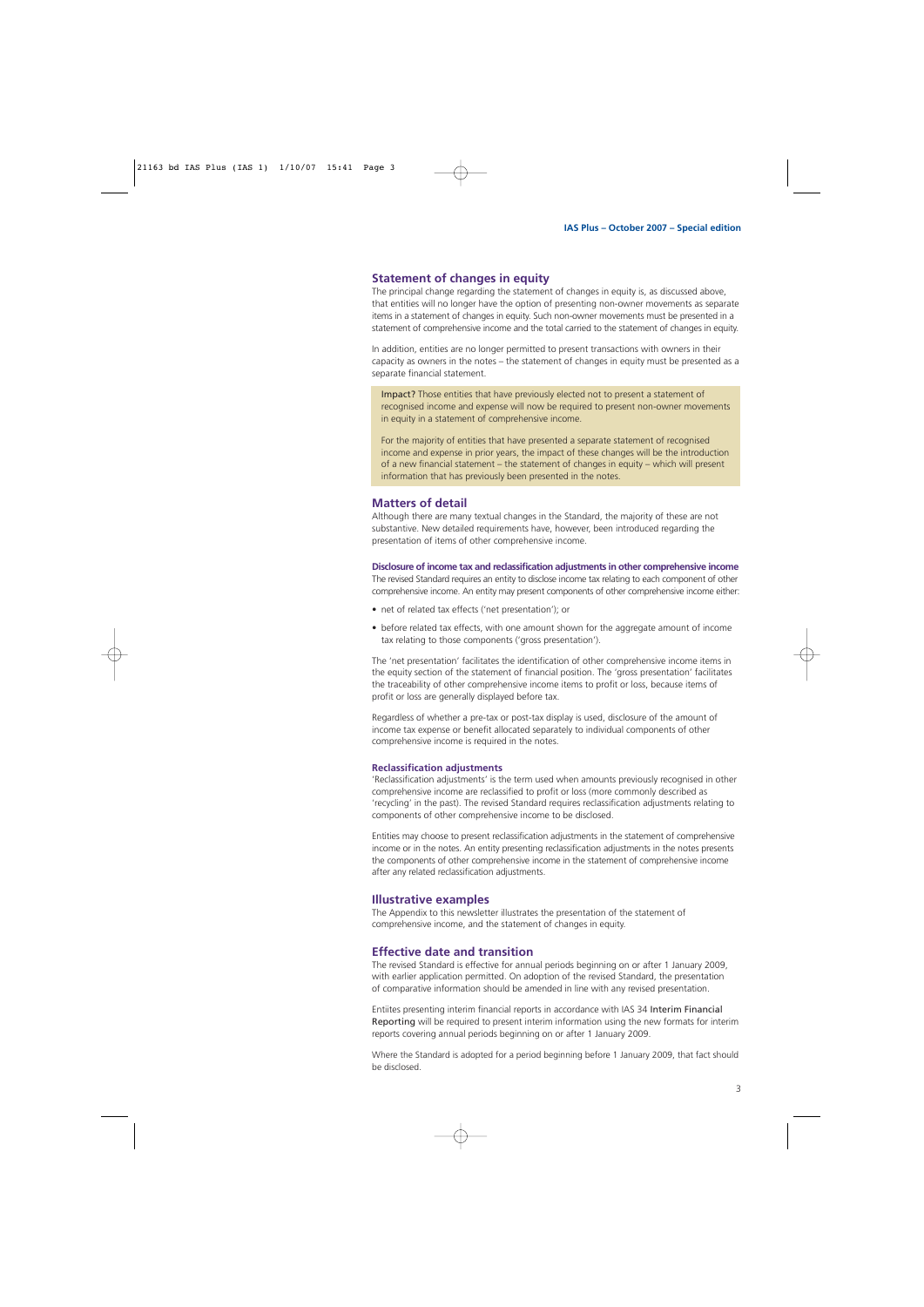#### **Next steps**

The publication of the revised IAS 1 completes the first phase of the IASB's joint initiative with the US Financial Accounting Standards Board (FASB) to review and harmonise the presentation of financial statements. The second phase (known as Segment B) examines more fundamental questions about the presentation of information in financial statements including:

- consistent principles for aggregating information in each financial statement;
- the totals and subtotals that should be reported in each financial statement:
- whether components of other recognised income and expense should be reclassified (recycled) to profit or loss and, if so, the characteristics of the transactions and events that should be reclassified and when reclassification should be made; and
- whether the direct or the indirect method of presenting operating cash flows provides more useful information.

The IASB expects to publish a discussion paper on the subject within the next six months.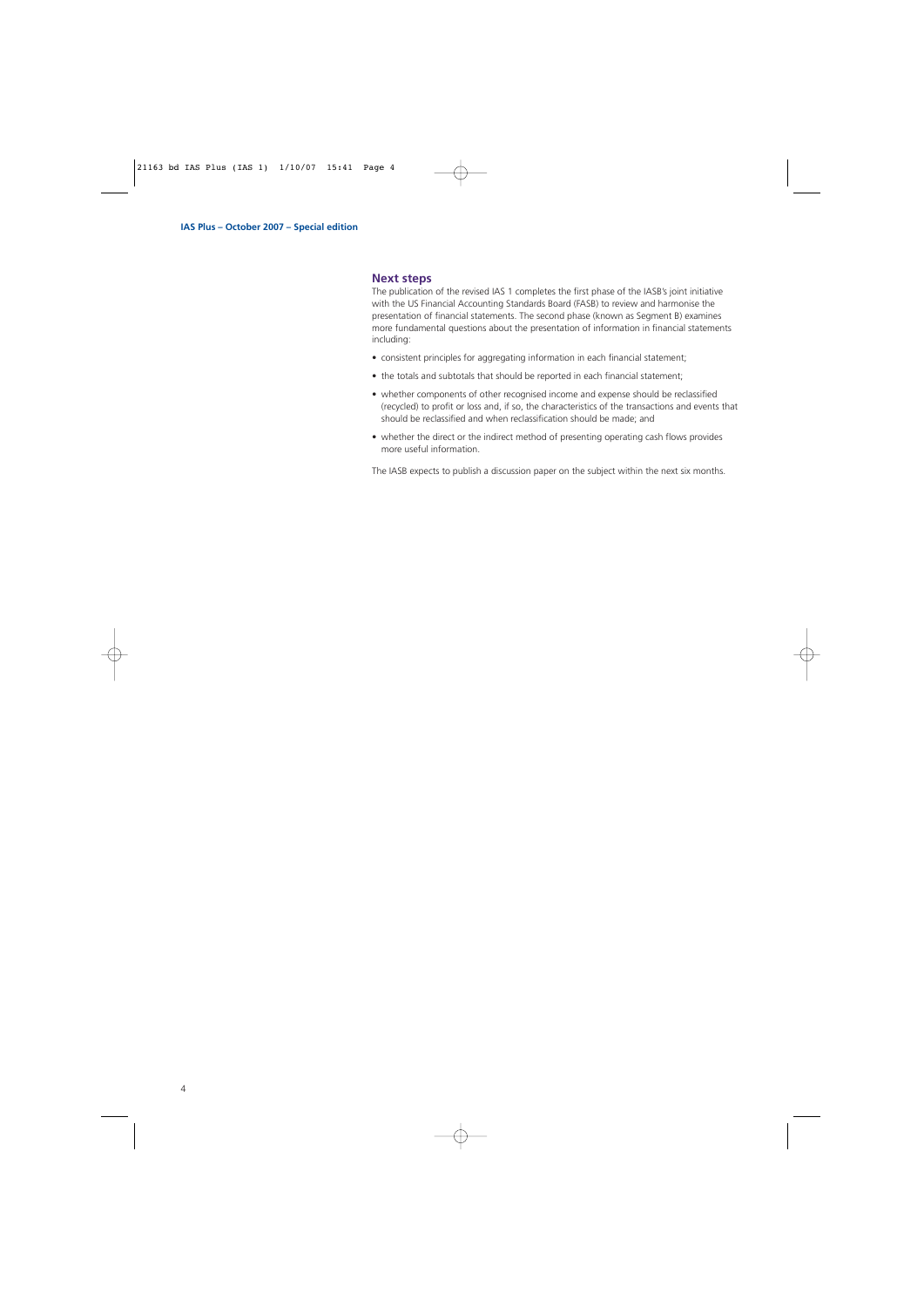#### **Appendix: Illustrative examples**

The following examples illustrate the alternatives for the presentation of the statement of comprehensive income, and also the presentation of the statement of changes in equity.

The Standard also includes some discussion of the presentation of the tax effects of items of other comprehensive income and of reclassification adjustments. Readers are referred to the guidance on implementing IAS 1 published with the Standard for illustrations of the options permitted for these items.

#### **Statement of comprehensive income (single statement)1**

|                                                                 | 20X7      | 20X6      |
|-----------------------------------------------------------------|-----------|-----------|
| Revenue                                                         | 390,000   | 355,000   |
| Expenses                                                        | (250,000) | (275,000) |
| Profit before tax                                               | 140,000   | 80,000    |
| Income tax expense                                              | (25,000)  | (15,000)  |
| Profit for the year from continuing operations                  | 115,000   | 65,000    |
| Loss for the year from discontinued operations                  | (30, 500) |           |
| Profit for the year                                             | 84,500    | 65,000    |
| Other comprehensive income <sup>2</sup> :                       |           |           |
| Exchange differences on translating foreign operations          | 5,000     | 10,000    |
| Available-for-sale financial assets                             | 2,400     | 3,500     |
| Cash flow hedges                                                | 1,200     | 2,200     |
| Gains on property revaluation                                   | 8,000     | 7,000     |
| Actuarial (losses)/gains on defined benefit pension plans       | (667)     | 1,333     |
| Share of other comprehensive income of associates               | 400       | (700)     |
| Income tax relating to components of other comprehensive income | (4,000)   | (3,900)   |
| Other comprehensive income for the year, net of tax             | 12,333    | 19,433    |
| Total comprehensive income for the year                         | 96,833    | 84,433    |
| Profit attributable to:                                         |           |           |
| owners of the parent                                            | 76,271    | 58,890    |
| minority interest                                               | 8,229     | 6,110     |
|                                                                 | 84,500    | 65,000    |
| Total comprehensive income attributable to:                     |           |           |
| owners of the parent                                            | 86,604    | 75,123    |
| minority interest                                               | 10,229    | 9,310     |
|                                                                 | 96,833    | 84,433    |

1 Note that these illustrations are condensed in order to focus attention on the changes resulting from IAS 1 (revised 2007) – they do not present all the items required to be presented on the face of the financial statements by IAS 1 and other Standards.

<sup>2</sup> Alternatively, each component of other comprehensive income could be presented in the statement of comprehensive income net of tax.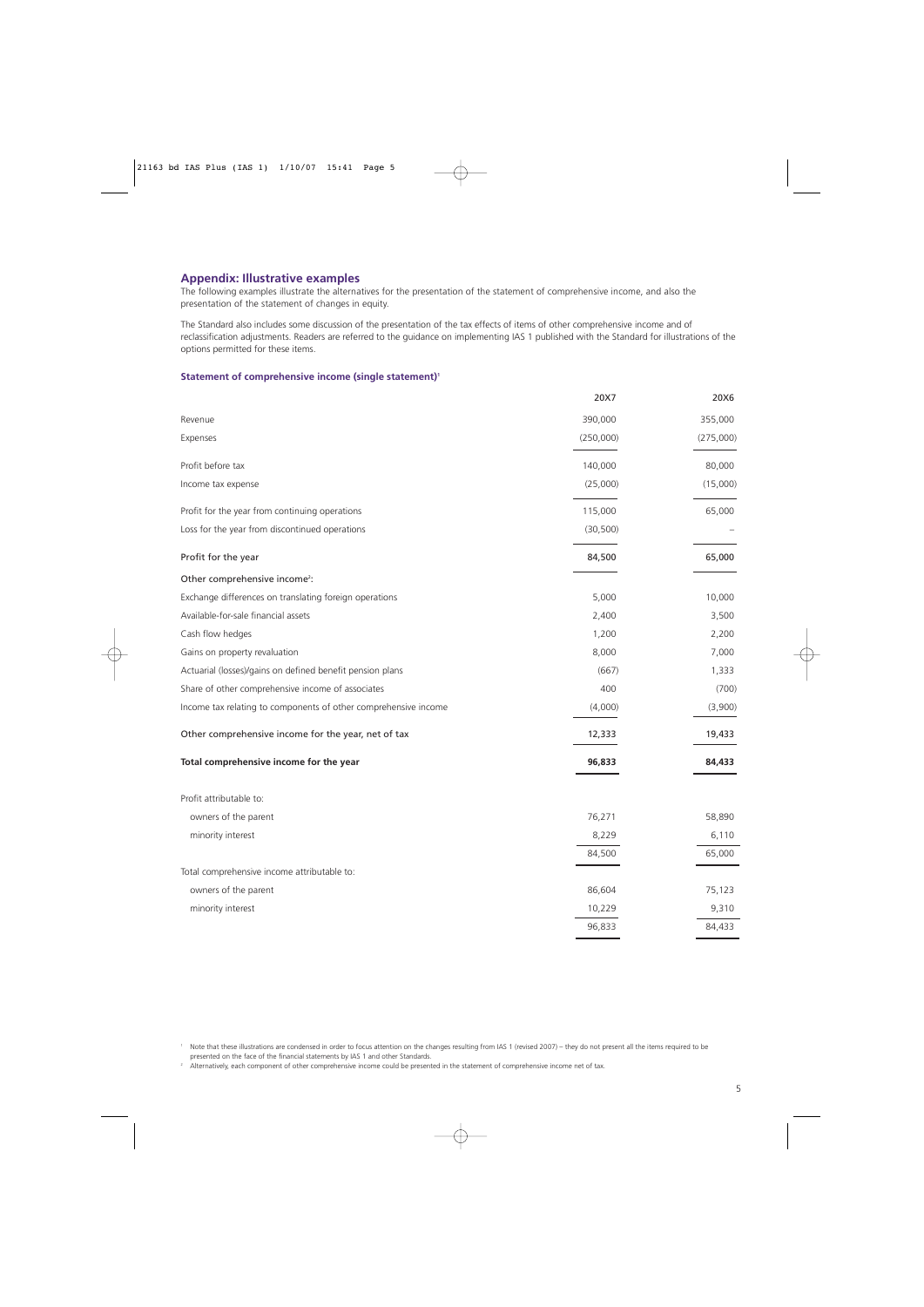#### **Presentation of comprehensive income in two statements**

Where this option is selected, the income statement is required to be presented immediately before the statement of comprehensive income. The Standard does not specify whether the statements should be presented on the same or separate pages.

#### **Income statement<sup>1</sup>**

|                                                                 | 20X7      | 20X6      |
|-----------------------------------------------------------------|-----------|-----------|
| Revenue                                                         | 390,000   | 355,000   |
| Expenses                                                        | (250,000) | (275,000) |
| Profit before tax                                               | 140,000   | 80,000    |
| Income tax expense                                              | (25,000)  | (15,000)  |
| Profit for the year from continuing operations                  | 115,000   | 65,000    |
| Loss for the year from discontinued operations                  | (30, 500) |           |
| Profit for the year                                             | 84,500    | 65,000    |
| Profit attributable to:                                         |           |           |
| owners of the parent                                            | 76,271    | 58,890    |
| minority interest                                               | 8,229     | 6,110     |
|                                                                 | 84,500    | 65,000    |
| Statement of comprehensive income <sup>1</sup>                  |           |           |
|                                                                 | 20X7      | 20X6      |
| Profit for the year                                             | 84,500    | 65,000    |
| Other comprehensive income <sup>2</sup> :                       |           |           |
| Exchange differences on translating foreign operations          | 5,000     | 10,000    |
| Available-for-sale financial assets                             | 2,400     | 3,500     |
| Cash flow hedges                                                | 1,200     | 2,200     |
| Gains on property revaluation                                   | 8,000     | 7,000     |
| Actuarial (losses)/gaines on defined benefit pension plans      | (667)     | 1,333     |
| Share of other comprehensive income of associates               | 400       | (700)     |
| Income tax relating to components of other comprehensive income | (4,000)   | (3,900)   |
| Other comprehensive income for the year, net of tax             | 12,333    | 19,433    |
| Total comprehensive income for the year                         | 96,833    | 84,433    |
| Total comprehensive income attributable to:                     |           |           |
| owners of the parent                                            | 86,604    | 75,123    |
| minority interest                                               | 10,229    | 9,310     |
|                                                                 | 96,833    | 84,433    |
|                                                                 |           |           |

<sup>1</sup> Note that these illustrations are condensed in order to focus attention on the changes resulting from IAS 1 (revised 2007) – they do not present all the items required to be presented on the face of the financial statements by IAS 1 and other Standards.

<sup>2</sup> Alternatively, each component of other comprehensive income could be presented in the statement of comprehensive income net of tax.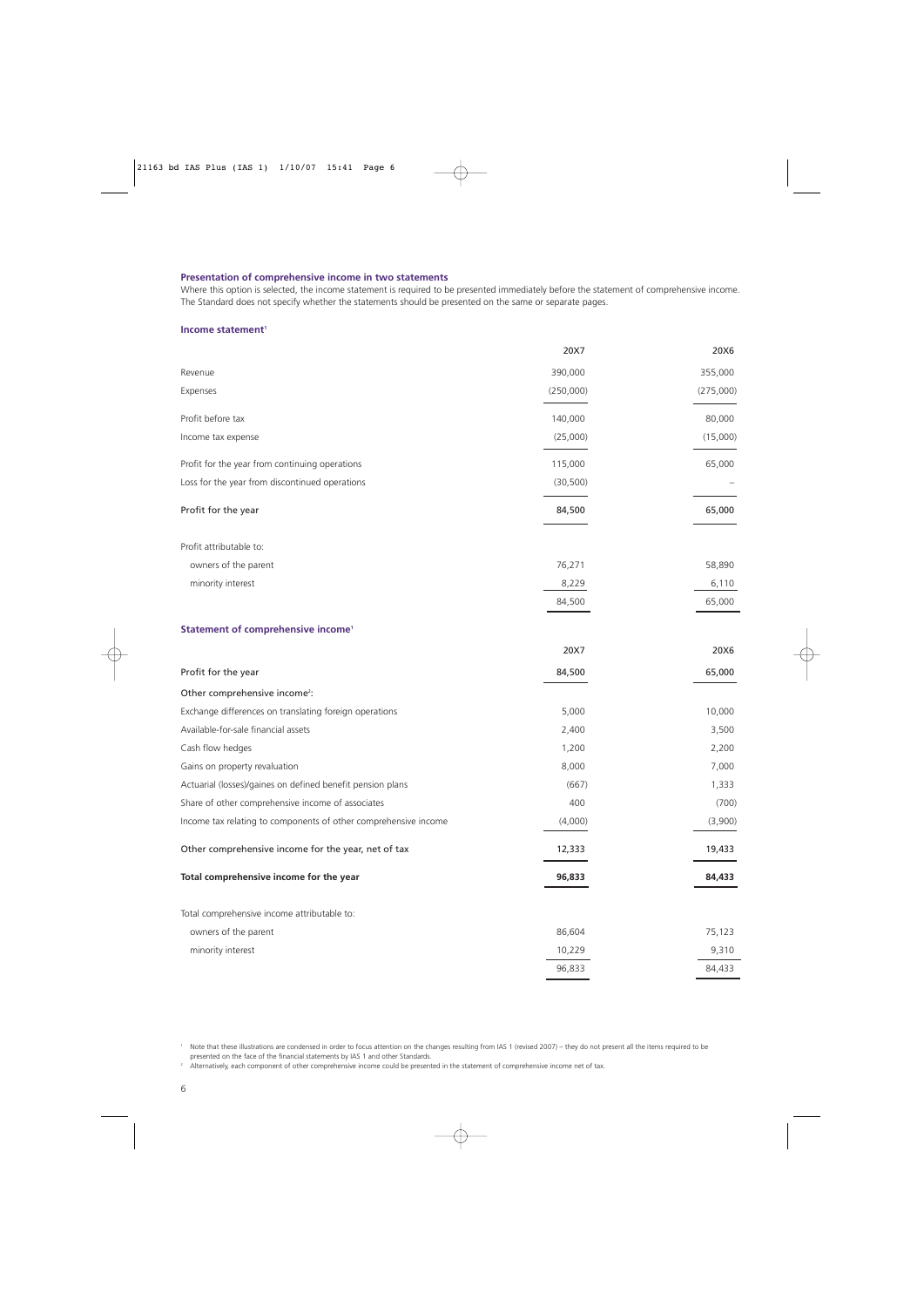#### **Statement of changes in equity<sup>1</sup>**

|                                               | Share<br>capital  | Retained<br>earnings | Translation<br>of foreign<br>operations | Available-<br>for-sale<br>financial<br>assets | Cash<br>flow<br>hedges | Revaluation<br>surplus   | Total      | Minority<br>interest     | Total<br>equity   |
|-----------------------------------------------|-------------------|----------------------|-----------------------------------------|-----------------------------------------------|------------------------|--------------------------|------------|--------------------------|-------------------|
| Balance at<br>1 January 20X6                  | 600,000           | 118,100              | (4,000)                                 | 1,600                                         | 2,000                  |                          | $-717,700$ |                          | 198,425 916,125   |
| Changes in<br>accounting policy               |                   | 400                  |                                         |                                               |                        |                          | 400        |                          | 400               |
| Restated balance                              | 600,000           | 118,500              | (4,000)                                 | 1,600                                         | 2,000                  | $-$                      | 718,100    |                          | 198,425 916,525   |
| Changes in<br>equity for 20X6                 |                   |                      |                                         |                                               |                        |                          |            |                          |                   |
| Dividends                                     |                   | (10,000)             |                                         |                                               |                        | $\overline{\phantom{m}}$ | (10,000)   | $\overline{\phantom{0}}$ | (10,000)          |
| Total comprehensive<br>income<br>for the year |                   | 60,223*              | 10,000                                  | 300                                           | 2,200                  | $2,400**$                | 75,123     | 9,310                    | 84,433            |
| <b>Balance</b> at<br>31 December 20X6         | 600,000           | 168,723              | 6,000                                   | 1,900                                         | 4,200                  | 2,400                    | 783,223    |                          | 207,735 990,958   |
| Changes in<br>equity for 20X7                 |                   |                      |                                         |                                               |                        |                          |            |                          |                   |
| Issue of share capital                        | 50,000            |                      |                                         |                                               |                        | $\overline{\phantom{m}}$ | 50,000     |                          | 50,000            |
| Dividends                                     |                   | (15,000)             |                                         |                                               |                        |                          | (15,000)   |                          | (15,000)          |
| Total comprehensive<br>income<br>for the year | $\qquad \qquad -$ | 75,604               | 5,000                                   | 400                                           | 1,200                  | $4,400**$                | 86,604     | 10,229                   | 96,833            |
| <b>Balance</b> at<br>31 December 20X7         | 650,000           | 229, 327             | 11,000                                  | 2,300                                         | 5,400                  | 6,800                    | 904,827    |                          | 217,964 1,122,791 |

\* Profit for the year attributable to owners of the parent + actuarial gains/losses on defined benefit pension plans

\*\* Gains on property revaluation + share of other comprehensive income of associates + income tax relating to other components of other comprehensive income (all allocated to revaluation movement for simplicity in this example)

<sup>1</sup> Note that these illustrations are condensed in order to focus attention on the changes resulting from IAS 1 (revised 2007) – they do not present all the items required to be presented on the face of the financial statements by IAS 1 and other Standards.